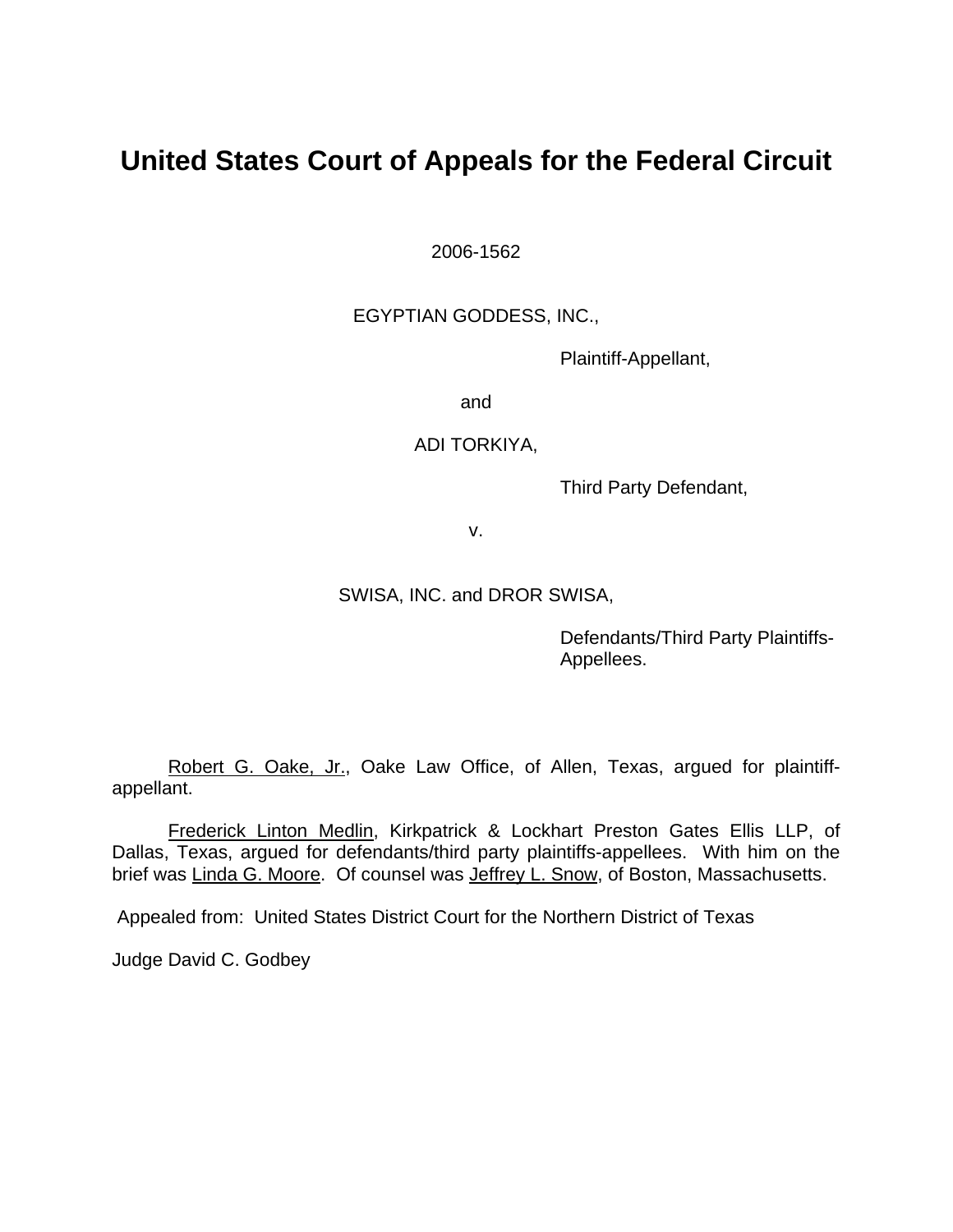# **United States Court of Appeals for the Federal Circuit**

2006-1562

EGYPTIAN GODDESS, INC.,

Plaintiff-Appellant,

and

ADI TORKIYA,

Third Party Defendant,

v.

SWISA, INC. and DROR SWISA,

Defendants/Third Party Plaintiffs-Appellees.

DECIDED: August 29, 2007 \_\_\_\_\_\_\_\_\_\_\_\_\_\_\_\_\_\_\_\_\_\_\_

\_\_\_\_\_\_\_\_\_\_\_\_\_\_\_\_\_\_\_\_\_\_\_

Before DYK, Circuit Judge, ARCHER, Senior Circuit Judge, and MOORE, Circuit Judge.

Opinion for the court filed by Circuit Judge MOORE. Dissenting opinion filed by Circuit Judge DYK.

MOORE, Circuit Judge.

 Appellant Egyptian Goddess, Inc. (EGI) appeals from the final judgment of the United States District Court for the Northern District of Texas, granting summary judgment of noninfringement of U.S. Design Patent No. 467,389 (the D'389 patent) in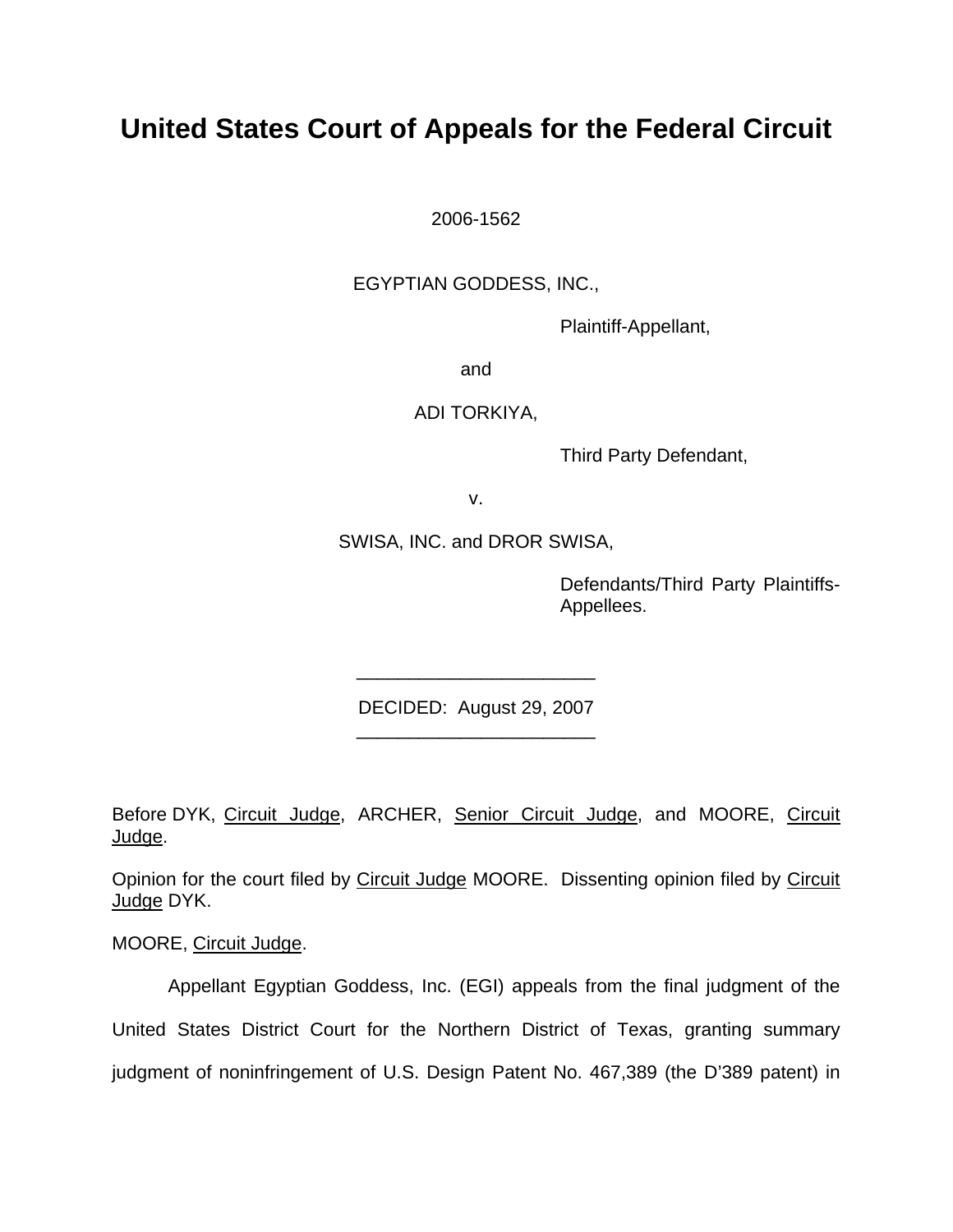favor of appellees Swisa, Inc. and Dror Swisa (Swisa). Egyptian Goddess, Inc. v. Swisa, Inc., No. 3:03-CV-0594-N (N.D. Tex. Dec. 14, 2005) (Summary Judgment Order). Because the district court properly determined that there is no genuine issue of material fact as to whether the alleged infringing product appropriates the point of novelty of the claimed design, we affirm.

### BACKGROUND

The D'389 patent covers "an ornamental nail buffer" design as illustrated in the patent's seven figures, one of which is reproduced below.



On March 21, 2003, EGI sued Swisa, claiming that the D'389 patent was infringed by certain Swisa nail buffers. Swisa filed a counterclaim seeking declaratory judgment on various theories, including noninfringement of the D'389 patent. On March 3, 2005, the

district court issued a claim construction order, construing the D'389 patent as claiming:

A hollow tubular frame of generally square cross section, where the square has sides of length S, the frame has a length of approximately 3S, and the frame has a thickness of approximately  $T = 0.1$ S; the corners of the cross section are rounded, with the outer corner of the cross section rounded on a 90 degree radius of approximately 1.25T, and the inner corner of the cross section rounded on a 90 degree radius of approximately 0.25T; and with rectangular abrasive pads of thickness T affixed to three of the sides of the frame, covering the flat portion of the sides while leaving the curved radius uncovered, with the fourth side of the frame bare.

Neither party challenges the district court's claim construction.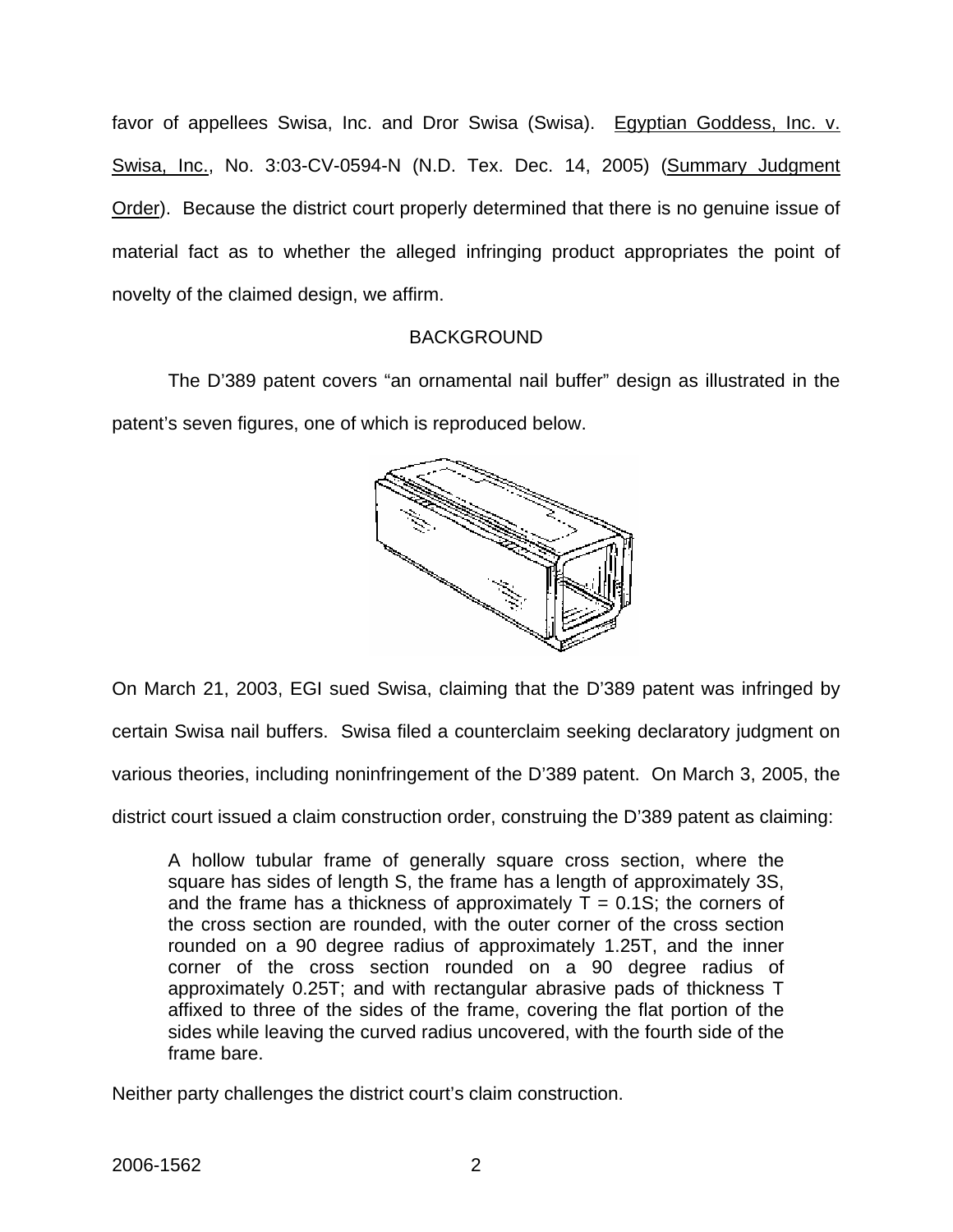Swisa moved for summary judgment of invalidity and noninfringement—on the grounds that the accused designs did not infringe the D'389 patent under either the point of novelty or the ordinary observer test. The district court granted summary judgment on the ground that the Swisa nail buffers did not contain the point of novelty of the patented design. Summary Judgment Order, at 3-4. Specifically, the court stated that "[t]he only point of novelty in the D'389 Patent over the Nailco Patent is the addition of the fourth side without a pad," which the Swisa nail buffers did not have. Id. The district court entered a final judgment, dismissing EGI's claims of infringement with prejudice and dismissing Swisa's counterclaims without prejudice. This appeal followed.

We have jurisdiction pursuant to 28 U.S.C. § 1295(a)(1). We review the district court's grant of summary judgment de novo. Winner Int'l Corp. v. Wolo Mfg. Corp., 905 F.2d 375, 376 (Fed. Cir. 1990). Summary judgment is appropriate when there are no genuine issues of material fact and the moving party is entitled to judgment as a matter of law. Id.

### **DISCUSSION**

I

 There are two distinct requirements for establishing design patent infringement. Bernhardt, L.L.C. v. Collezione Europa USA, Inc., 386 F.3d 1371, 1383 (Fed. Cir. 2004). The first, called the ordinary observer test, requires that "in the eye of an ordinary observer, giving such attention as a purchaser usually gives, [the] two designs are substantially the same . . . the resemblance is such as to deceive such an observer, inducing him to purchase one supposing it to be the other." Gorham Co. v. White, 81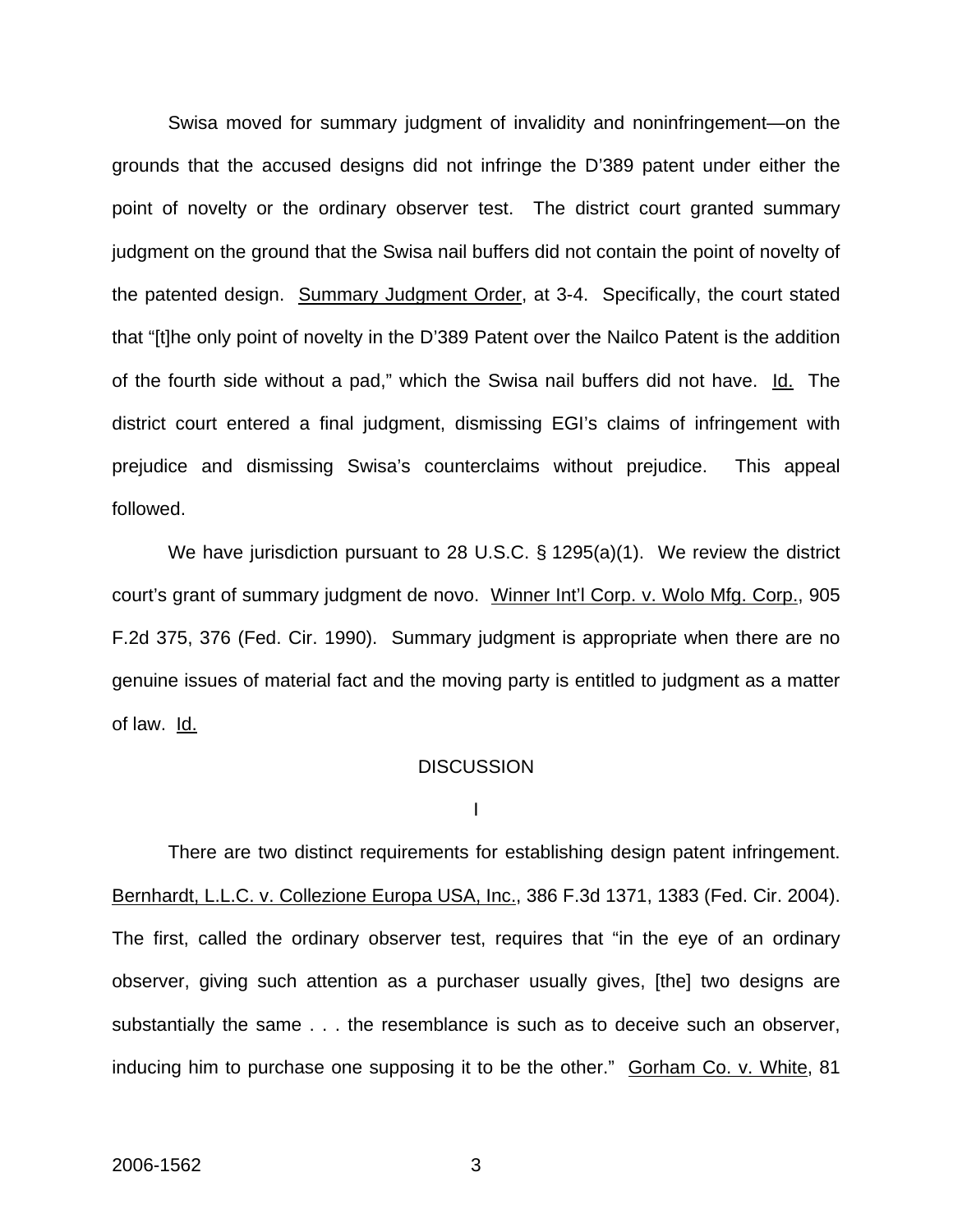U.S. (14 Wall.) 511, 528 (1871). The second, called the point of novelty test, requires that "no matter how similar two items look, 'the accused device must appropriate the novelty in the patented device which distinguishes it from the prior art.'" Litton Sys., Inc. v. Whirlpool Corp., 728 F.2d 1423, 1444 (Fed. Cir. 1984) (citing Sears, Roebuck & Co. v. Talge, 140 F.2d 395, 396 (8th Cir. 1944)). "Both the ordinary observer and point of novelty tests are factual inquiries that are undertaken by the fact finder during the infringement stage of proceedings, after the claim has been construed by the court." Bernhardt, 386 F.3d at 1383.

Because the point of novelty determination is part of the infringement analysis, the initial burden is on the patentee to "present, in some form, its contentions as to points of novelty." Id. at 1383. The point of novelty can be either a single novel design element or a combination of elements that are individually known in the prior art. See Lawman Armor Corp. v. Winner Int'l, LLC, 449 F.3d 1190, 1192 (Fed. Cir. 2006) (supplemental opinion on petition for rehearing); Litton, 728 F.2d at 1443-44. The patentee is not free to set forth any combination of elements as the point of novelty, rather, the point of novelty must include features of the claimed design that distinguish it from the prior art.<sup>[1](#page-4-0)</sup> Litton, 728 F.2d at 1444; Goodyear Tire & Rubber Co. v. Hercules Tire & Rubber Co., 162 F.3d 1113, 1118 (Fed. Cir. 1998).

<span id="page-4-0"></span> <sup>1</sup> <sup>1</sup> Swisa asks this court to forbid the "shopping list approach" to selecting a point of novelty, whereby a patentee strategically selects a point of novelty that consists only of those elements of the claimed design that are also present in the accused design. See Hosley Int'l Trading Corp. v. K Mart Corp., 237 F. Supp. 2d 907, 911-13 (N.D. Ill. 2002); Bush Indus., Inc. v. O'Sullivan Indus., Inc., 772 F. Supp. 1442, 1452 (D. Del. 1991). We agree with Swisa that the point of novelty should be determined by comparing the claimed design to the prior art and not to the accused design. As an appellate court, however, we review the merits of the asserted point of novelty and not the motive behind its selection.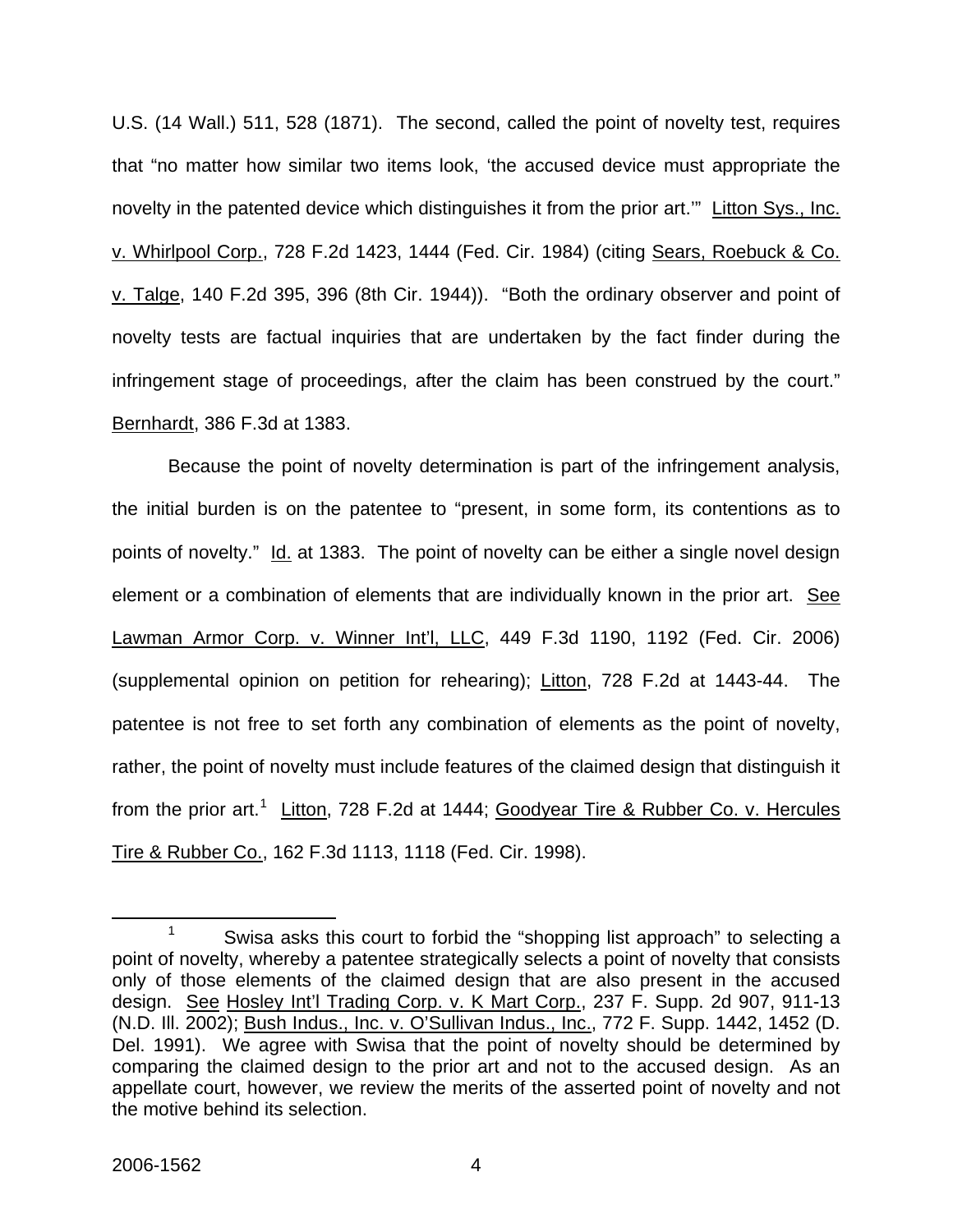For a combination of individually known design elements to constitute a point of novelty, the combination must be a non-trivial advance over the prior art.  $2$  See Smith v. Whitman Saddle Co., 148 U.S. 674, 682 (1893) (analyzing whether the accused device contained the aspects of the claimed design that "rendered it patentable as a complete and integral whole"); Bernhardt, 386 F.3d at 1384 (noting that the point of novelty determination "is not especially different from the factual determinations that the district courts routinely undertake" in performing the obviousness inquiry); cf. Litton, 728 F.2d at 1444 (applying the results of the obviousness analysis when determining the point of novelty of the claimed design); Goodyear, 162 F.3d at 1119, 1121 (noting that the court "adopted the same points of novelty that it had relied on in determining that the '080 patent was not invalid for obviousness," and holding that "the district court did not clearly err in giving weight to those aspects of the '080 tread that were necessary design aspects in sustaining the validity of the patent").<sup>[3](#page-5-1)</sup>

<span id="page-5-0"></span> $\frac{1}{2}$  $2^2$  Contrary to assertions in the dissenting opinion, neither our precedent that utilized the results of an obviousness inquiry in determining the point of novelty nor our holding today is inconsistent with our Lawman decision. Lawman does not reject a nontrivial test for the point of novelty inquiry, but rather rejects the notion that the suggestion or motivation to combine prior art references must be proven as part of the infringement analysis. Lawman Armor Corp. v. Winner Int'l, LLC, 437 F.3d 1383, 1385 (Fed. Cir. 2006). Rejecting application of the motivation to combine test is not tantamount to rejecting application of an obviousness type analysis. See KSR Int'l Co. v. Teleflex Inc., 127 S.Ct. 1727, 1741-42 (2007).

<span id="page-5-1"></span><sup>3</sup> The dissent suggests that determining the point of novelty by a nontriviality test conflates infringement and validity analyses. Dissenting Op., at 2. Design patent law has already intertwined the infringement and validity tests. The infringement test at issue in this case is called the "point of novelty" test. The question is not whether the infringement and validity analyses are similar or conflated, they already are. The question is: When the patentee claims a combination of old prior art elements as its asserted point of novelty should the test be one of anticipation or obviousness? We conclude that non-triviality ought to apply—if the standard is akin to anticipation then a combination with even the most trivial difference would meet the standard.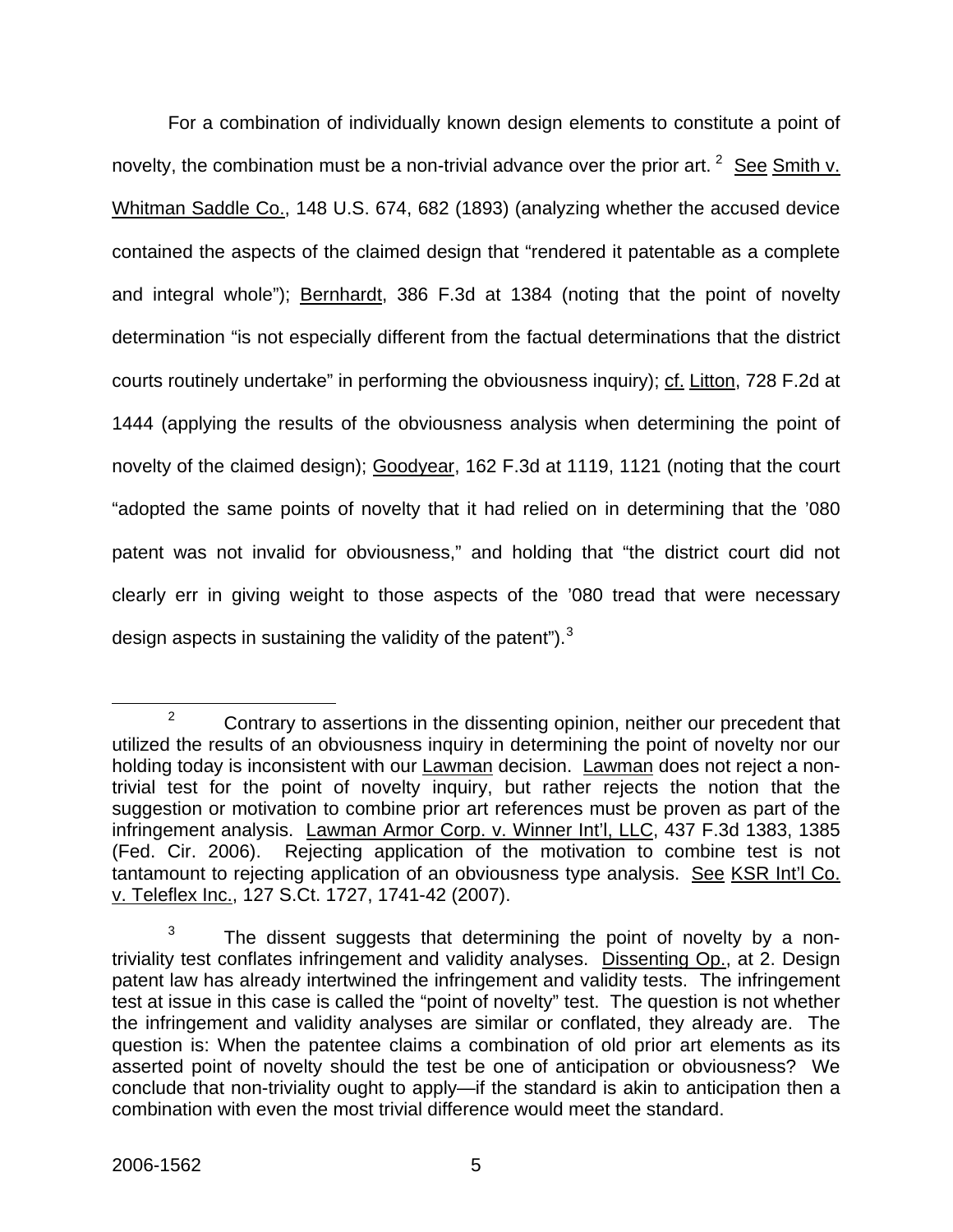The district court properly determined that no reasonable jury could conclude that the point of novelty proffered by EGI is a non-trivial advance over the prior art. The parties do not dispute that the various design elements of the claimed design were each individually disclosed in the prior art. EGI's asserted point of novelty is a combination of four of the claimed design's elements: (1) an open and hollow body, (2) square crosssection, (3) raised rectangular pads, and (4) exposed corners. The district court properly found that one prior art nail buffer design, illustrated in U.S. Design Patent No. 416,648 (the Nailco patent), shown below, contains each of these elements except that the body is triangular—rather than square—in cross-section. Summary Judgment Order, at 4.



There is no dispute, however, that nail buffers having square cross-sections were widely known in the prior art. EGI admits that three prior art references cited during prosecution of the D'389 patent illustrate at least five nail buffer designs with a square cross-section. Moreover, the parties both agree that other well-known prior art designs, namely the Tammy Taylor buffers, also had square cross-sections. In light of the prior art, no reasonable juror could conclude that EGI's asserted point of novelty constituted a non-trivial advance over the prior art. Thus, the district court did not err in rejecting EGI's asserted point of novelty as a matter of law.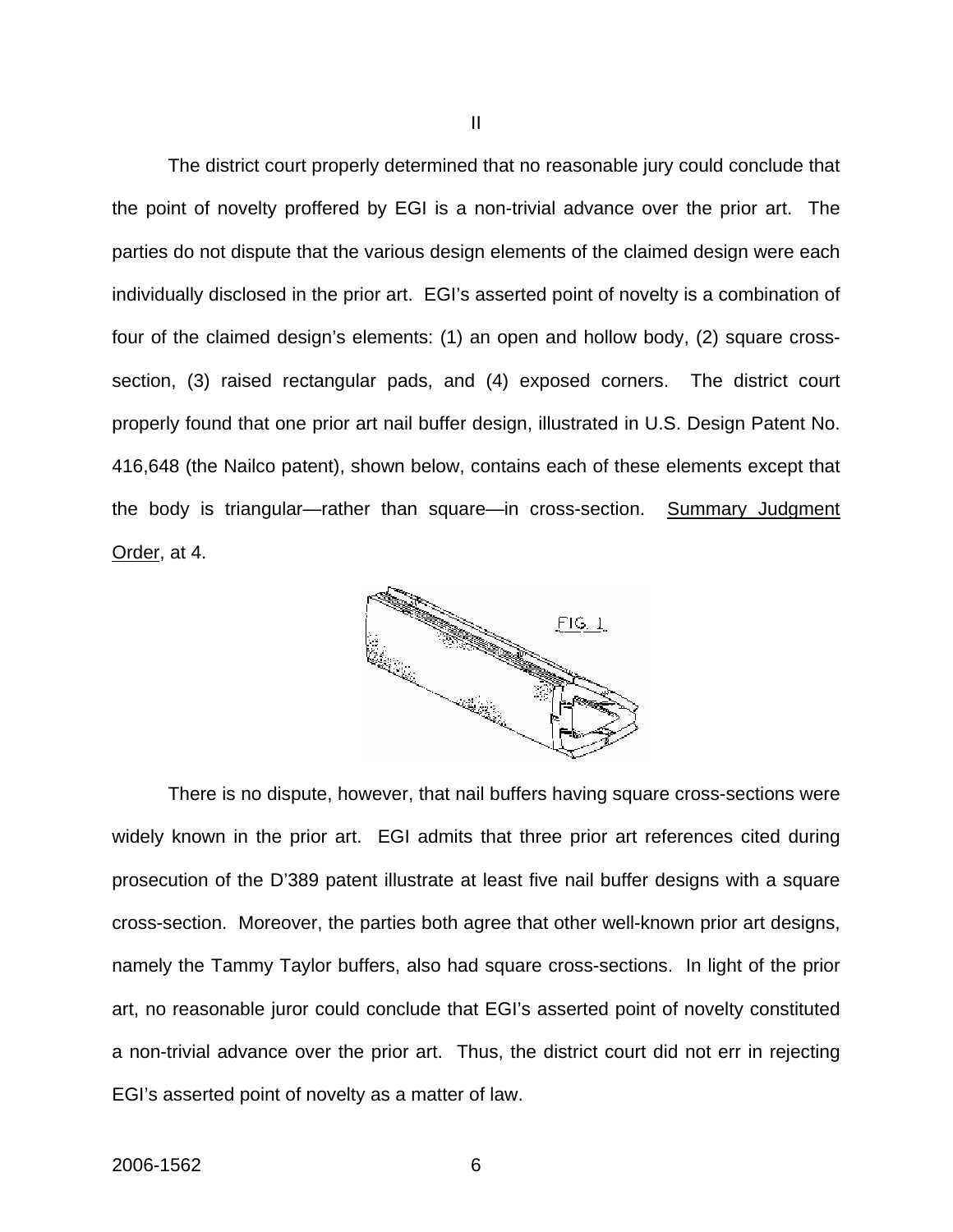The district court correctly determined that only if the point of novelty included a fourth side without a raised pad could it even arguably be a non-trivial advance over the prior art. The Swisa buffers have raised, abrasive pads on all four sides. When considering the prior art in the nail buffer field, this difference between the accused design and the patented design cannot be considered minor. See Litton, 728 F.2d at 1444 (explaining that the differences between the claimed and accused designs must be considered in light of the differences between the prior art and the claimed design). Since the parties agree that the Swisa buffers do not contain a fourth side without a raised pad, summary judgment of noninfringement was properly granted. For this reason, the decision below is

#### AFFIRMED.

#### COSTS

Each party shall bear its own costs.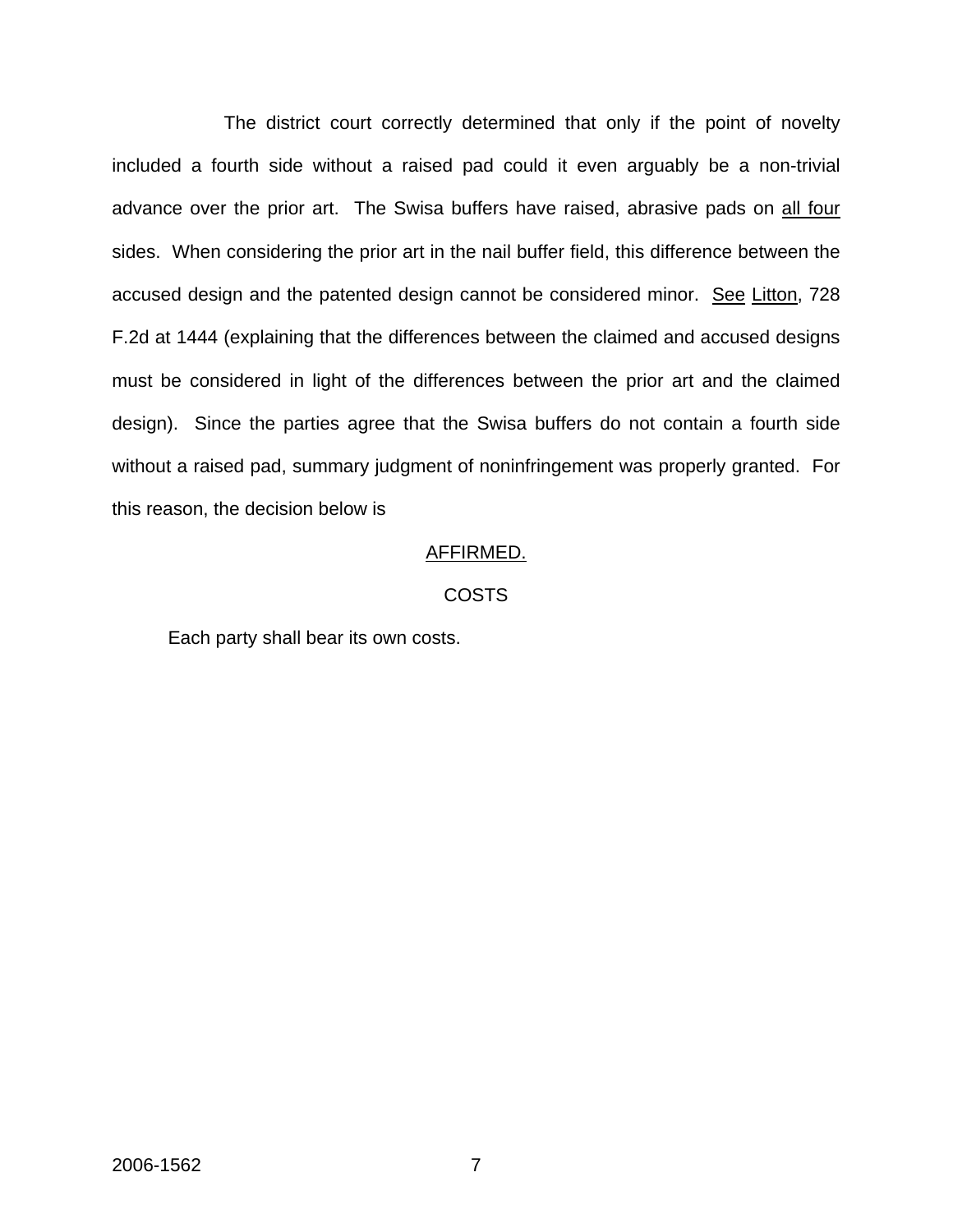## **United States Court of Appeals for the Federal Circuit**

2006-1562

EGYPTIAN GODDESS, INC.,

Plaintiff-Appellant,

and

### ADI TORKIYA,

Third Party Defendant,

v.

SWISA, INC. and DROR SWISA,

Defendants/Third Party Plaintiffs-Appellees.

DYK, Circuit Judge, dissenting.

 This case concerns the scope of the point of novelty requirement in design patents. The majority decides this case on a ground that was not addressed in briefs or at oral argument by either party. In my view, the majority opinion departs from our precedent in fashioning a new rule—that a combination of elements cannot constitute a point of novelty in design patent cases unless the combination constitutes a "non-trivial advance" over the prior art. The majority equates its newly-fashioned non-trivial advance test with the requirement that a design patent be nonobvious over the prior art.<sup>[1](#page-8-0)</sup> It then appears to limit the application of that test to cases in which the point of novelty involves a combination of prior art elements.

<span id="page-8-0"></span> <sup>1</sup>  $1$  The maiority's approach is in fact more restrictive than a nonobviousness test since it takes no account of secondary considerations.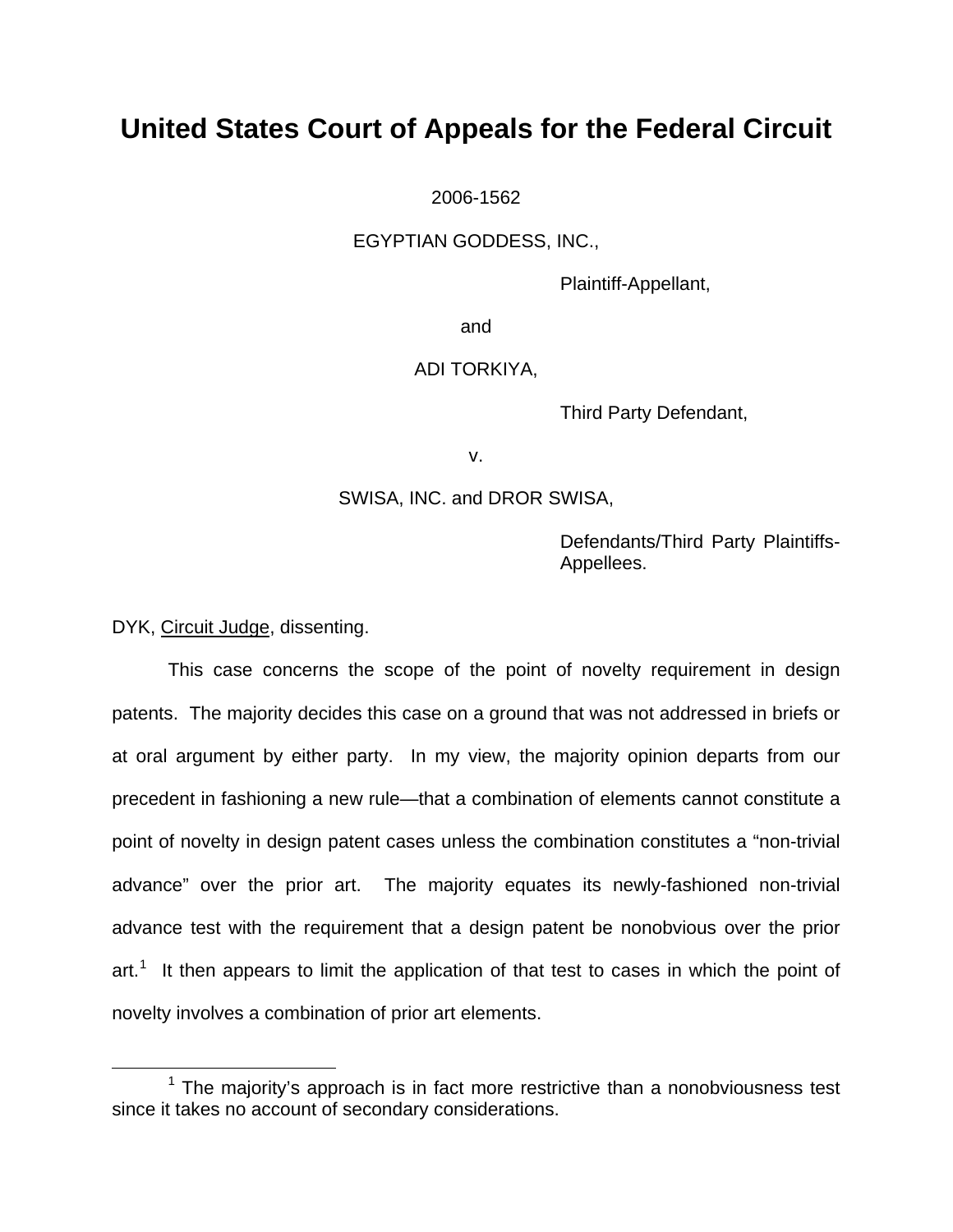It seems to me that there are multiple flaws in the majority's approach. First, by conflating the criteria for infringement and obviousness, the test eviscerates the statutory presumption of validity by requiring the patentee to affirmatively prove nonobviousness. See 35 U.S.C. § 282 ("The burden of establishing invalidity of a patent or any claim thereof shall rest on the party asserting such invalidity."). The burden of proof on obviousness rests with the accused infringer and must be established by clear and convincing evidence. Under the majority's test, however, the patentee would have to prove nonobviousness in order to establish infringement.

 Second, the majority's approach is at the same time too narrow and too broad. It is too narrow because it applies a special test only to designs which involve a combination of design elements. It is clear to me that a single point of novelty test must apply to all points of novelty, not just those involving combinations. That has invariably been the approach of our past cases. The majority's approach is also too broad because it extends an obviousness-like test to each point of novelty, not merely the overall design (which is presently the sole focus of the obviousness analysis).

 Third, determining whether each combination point of novelty represents a "nontrivial advance" over the prior art requires a difficult and restrictive inquiry in design patent cases. As we have previously noted, "[d]esign patents have almost no scope." In re Mann, 861 F.2d 1581, 1582 (Fed. Cir. 1988). Points of novelty in design patents are often not dramatically different from the prior art. It is difficult enough to assess whether an overall design would have been obvious; it is almost impossible to determine whether a particular design feature represents a trivial or substantial advance over the prior art. The majority appears willing to have this issue resolved on summary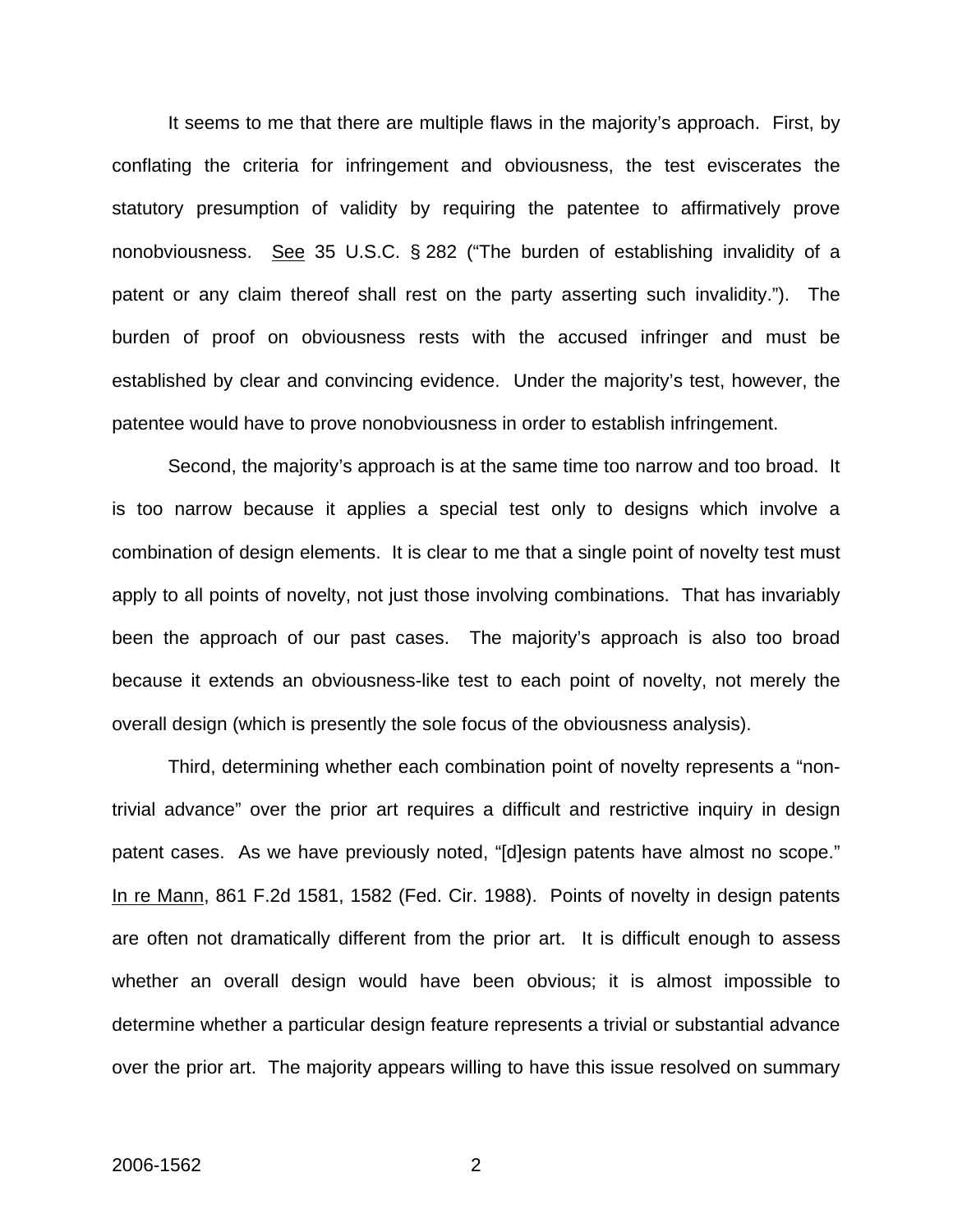judgment without factfinding by a jury, thus relegating to the court the determination whether there is a non-trivial advance over the prior art, a determination which a court is ill suited to make and which it did not in fact make in this case.

 Fourth, the majority's test is devoid of support in the case law. The most that any of the cases cited by the majority can establish is that we have, in certain instances, used the results of our obviousness analysis to determine the point of novelty under the point of novelty test. But no case has come close to requiring a showing of nonobviousness as part of the point of novelty test.<sup>[2](#page-10-0)</sup> In **Bernhardt, L.L.C. v. Collezione** Europa USA, Inc., 386 F.3d 1371 (Fed. Cir. 2004), we considered only the question whether expert testimony was required for a party to establish infringement under the point of novelty test. In holding that such testimony was not required, the court merely observed that "[a] determination of the differences between the patented design and the prior art is not especially different from the factual determinations that district courts routinely undertake on other issues, such as obviousness." Id. (emphasis added). This statement in no way suggests—as the majority appears to believe, see Maj. Op. at 5 that the substantive inquiries on obviousness and infringement should be merged. Our decisions in Litton and Goodyear do not support the majority's test either. Litton Sys., Inc. v. Whirlpool Corp., 728 F.2d 1423 (Fed. Cir. 1984), was a case in which, having determined that the differences between the patented design and the prior art rendered the overall design nonobvious, see Graham v. John Deere Co., 383 U.S. 1, 17 (1966), we then considered those differences to be the points of novelty. Litton, 728 F.2d at 1442, 1444. In Goodyear Tire & Rubber Co. v. Hercules Tire & Rubber Co., 162 F.3d

<span id="page-10-0"></span> $2$  Smith v. Whitman Saddle Co., 148 U.S. 674 (1893), long predated the statutory obviousness requirement.